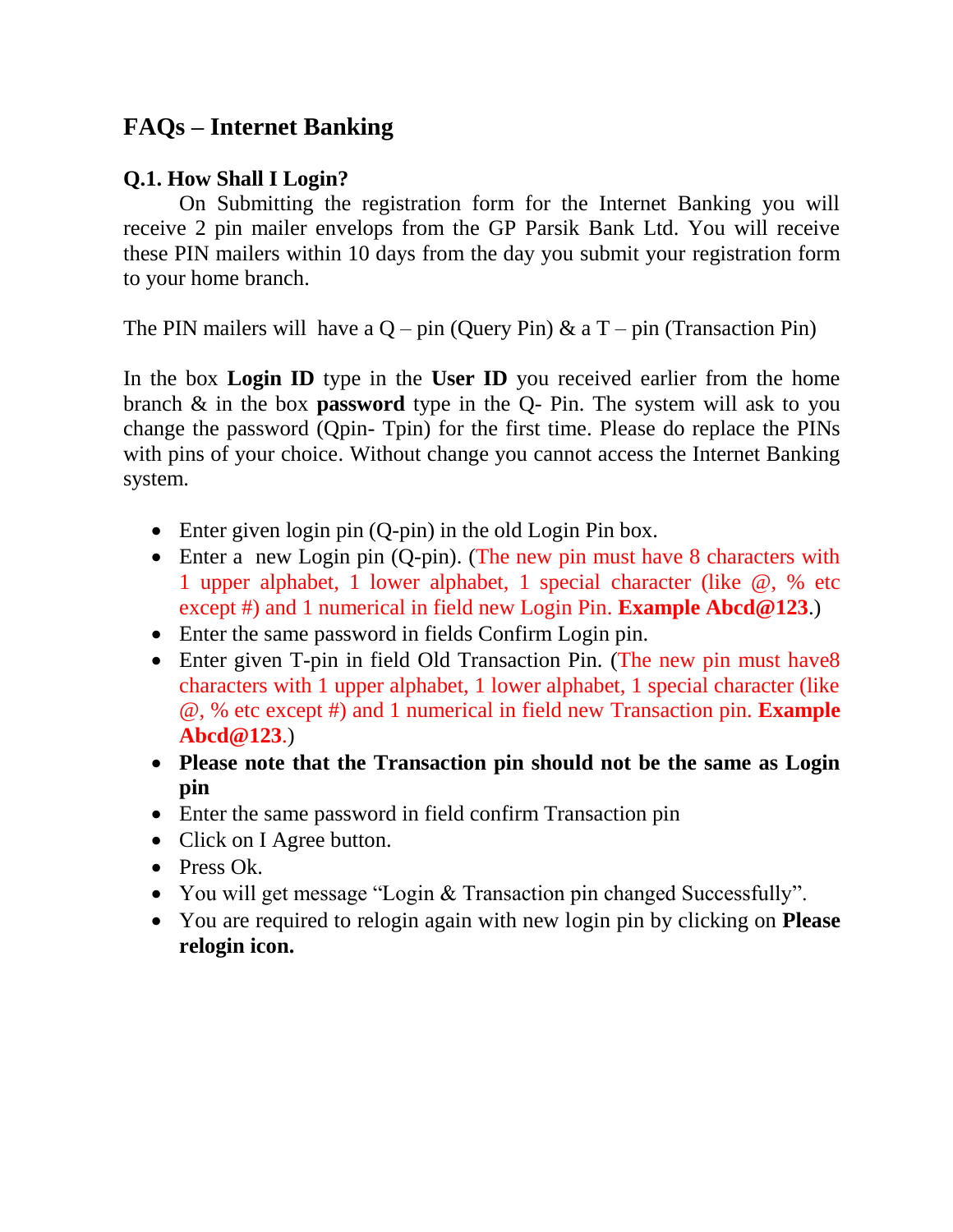#### Q.2. **Is there any charge for this Service?**

There is no charge at present for accessing Internet Banking system. However the Bank reserves to right to introduce charges deemed fit at any time in future without prior notice to the customer. Charges will be displayed on the GP Parsik Bank web site periodically. The customer is required to check the Internet Banking site periodically.

## **Q.3. What are the Functionalities offered?**

Currently, following Functionalities are offered:

- View Linked Accounts
- Account Balance
- Mini Statements
- Request for Statements
- Status of Cheque
- View Loan details
- Check activities carried out

#### **Q.4. How safe are my requests/ transactions on Internet Banking?**

We have built several security checks for protecting your Internet Banking transactions. You will be asked to enter your unique Login ID & Login Pin (password) to verify your identity before accessing your account every time. To maximize the security and confidentiality of your transactions, your login pin should not be accessible to anyone. Please do not share your pin (password) with anyone.

The Bank is using all feasible measures to keep all transactions secure. However a customer should be aware that, Internet is an unsecure area & the customer has to be careful while using shared computers or internet access devices. Leakage of the information or fraudulent transactions from shared devices will be the responsibility of the customer. The Bank is not liable to reimburse any losses.

When you login internet Banking, your last date and time of login will be displayed so please make sure that it is you who access the Internet Banking system the last time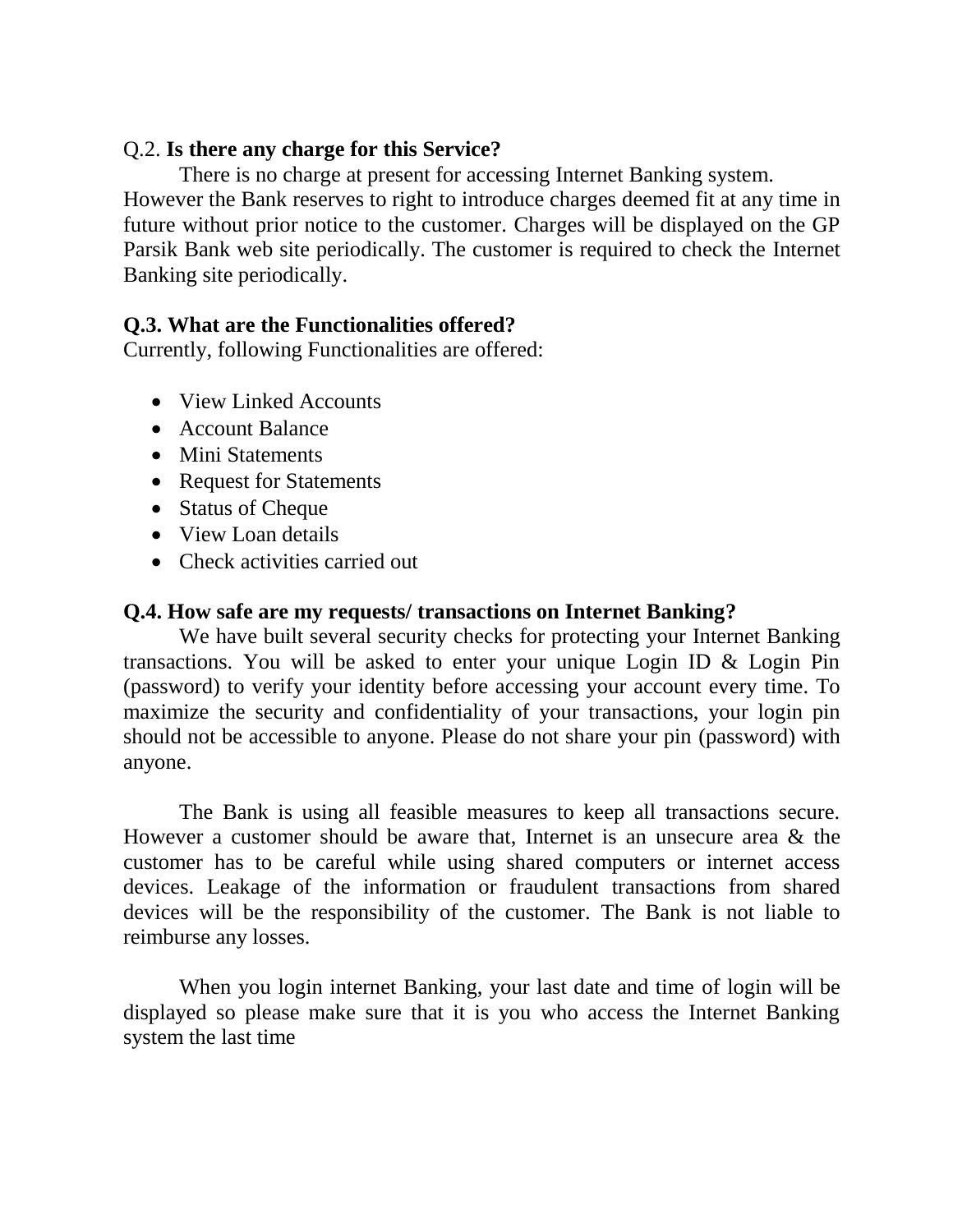In addition to these we have also provided a unique feature of Activity log report. This report gives the date & time wise activity carried out. We requested to you to check your activities before logging out. These features work together to maximize the security of your banking transaction. However, in order to ensure complete security, please log out of Internet Banking after the completion of your transaction.

#### **Q.5. What kind of Hardware and Software are recommended for using Internet Banking more efficiently?**

You can access the Internet Banking from any computer which has access to internet. Be sure that your computer has an antivirus and a firewall in place to avoid pilferage.

Avoid accessing the Internet Banking site from any shared computer like an Internet Café or from a open Wi Fi Hotspots. Your access code can be copied. Use Internet Explorer version 7 or above the access the Internet Banking site.

#### **Q.6. I cannot read some digits of the pin (password). What should I do?**

The pin (password) is alpha numeric which is randomly generated by the system. The pin (password) can only be read by you. We would therefore request to you apply for regeneration of the password at your branch. Do not show it to anyone. (Even your family).

## **Q.7. Why is my Login pin (password) not functioning?**

There could be various reasons for the Login pin (password) not functioning :

The Login pin (password) is case – Sensitive and may not have been entered in the same lower or upper case as mentioned in the Login PIN envelope sent to you. Your keyboard may be sticky, your access speeds may be slow. If in a problem call GP Parsik Bank Toll Free on. 1800 222 511 we will help you out.

## **Q.8. how do I change my Login pin/ Transaction pin?**

To change your Login pin (password), please follow the instructions given below :

Use the change password option on the home page to change your password. Be careful that you key in the password in the same manner as explained before.